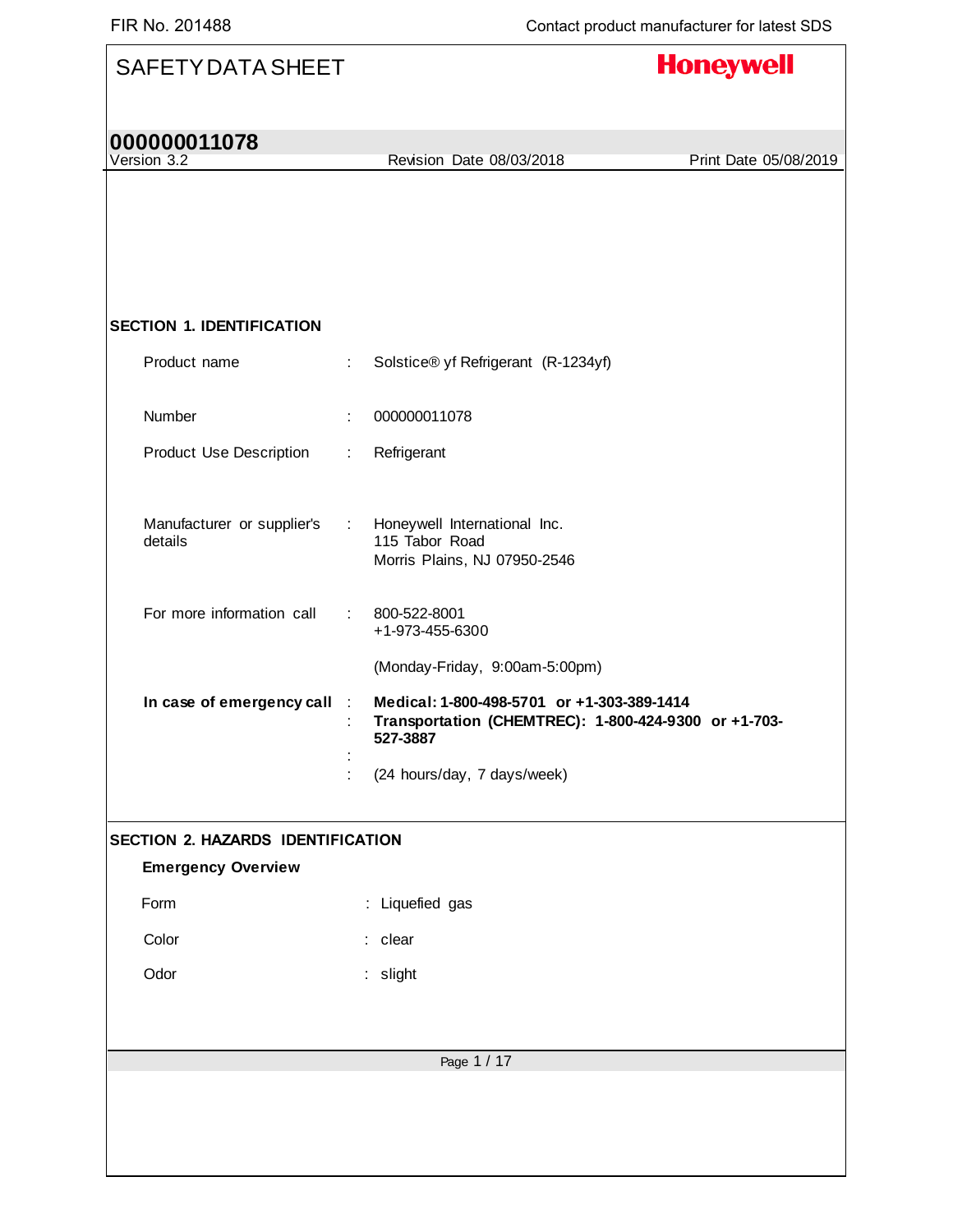| <b>SAFETY DATA SHEET</b>                         |                                                                                                                                             | <b>Honeywell</b>      |
|--------------------------------------------------|---------------------------------------------------------------------------------------------------------------------------------------------|-----------------------|
| 000000011078                                     |                                                                                                                                             |                       |
| Version 3.2                                      | Revision Date 08/03/2018                                                                                                                    | Print Date 05/08/2019 |
| Classification of the substance or mixture       |                                                                                                                                             |                       |
| Classification of the<br>substance or mixture    | : Flammable gases, Category 1<br>Gases under pressure, Liquefied gas<br>Simple Asphyxiant                                                   |                       |
|                                                  | GHS Label elements, including precautionary statements                                                                                      |                       |
| Symbol(s)                                        |                                                                                                                                             |                       |
| Signal word                                      | : Danger                                                                                                                                    |                       |
| Hazard statements                                | : Extremely flammable gas.<br>Contains gas under pressure; may explode if heated.<br>May displace oxygen and cause rapid suffocation.       |                       |
| Precautionary statements                         | : Prevention:<br>Keep away from heat/sparks/open flames/hot surfaces. No<br>smoking.                                                        |                       |
|                                                  | Response:<br>Leaking gas fire: Do not extinguish, unless leak can be stopped<br>safely.<br>Eliminate all ignition sources if safe to do so. |                       |
|                                                  | Storage:<br>Protect from sunlight. Store in a well-ventilated place.                                                                        |                       |
| Hazards not otherwise<br>classified              | : May cause eye and skin irritation.<br>May cause frostbite.                                                                                |                       |
| Carcinogenicity                                  |                                                                                                                                             |                       |
| or anticipated carcinogen by NTP, IARC, or OSHA. | No component of this product present at levels greater than or equal to 0.1% is identified as a known                                       |                       |
|                                                  | Page 2 / 17                                                                                                                                 |                       |
|                                                  |                                                                                                                                             |                       |
|                                                  |                                                                                                                                             |                       |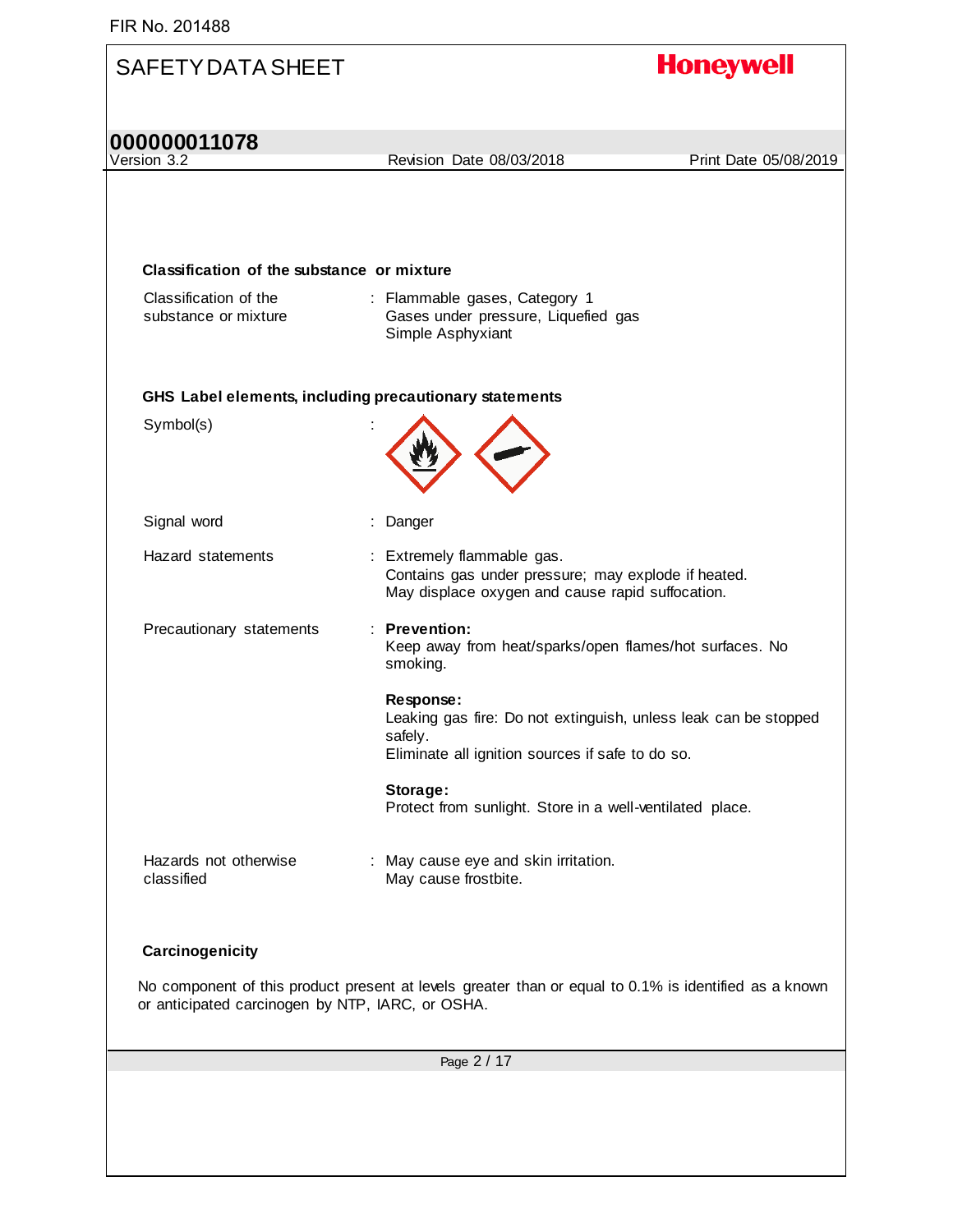| <b>SAFETY DATA SHEET</b>                                 |                              |                                                                                                                                                                                                                                                                     | <b>Honeywell</b>                                                                                                                       |
|----------------------------------------------------------|------------------------------|---------------------------------------------------------------------------------------------------------------------------------------------------------------------------------------------------------------------------------------------------------------------|----------------------------------------------------------------------------------------------------------------------------------------|
| 000000011078<br>Version 3.2                              | Revision Date 08/03/2018     |                                                                                                                                                                                                                                                                     | Print Date 05/08/2019                                                                                                                  |
|                                                          |                              |                                                                                                                                                                                                                                                                     |                                                                                                                                        |
|                                                          |                              |                                                                                                                                                                                                                                                                     |                                                                                                                                        |
| <b>SECTION 3. COMPOSITION/INFORMATION ON INGREDIENTS</b> |                              |                                                                                                                                                                                                                                                                     |                                                                                                                                        |
| Chemical nature                                          | : Substance                  |                                                                                                                                                                                                                                                                     |                                                                                                                                        |
| Chemical name                                            |                              | CAS-No.                                                                                                                                                                                                                                                             | Concentration                                                                                                                          |
| 2,3,3,3-Tetrafluoroprop-1-ene                            |                              | 754-12-1                                                                                                                                                                                                                                                            | 100.00 %                                                                                                                               |
| <b>SECTION 4. FIRST AID MEASURES</b>                     |                              |                                                                                                                                                                                                                                                                     |                                                                                                                                        |
| General advice                                           |                              | First aider needs to protect himself. Move out of dangerous<br>area. Take off all contaminated clothing immediately.                                                                                                                                                |                                                                                                                                        |
| Inhalation                                               |                              | Remove to fresh air. If not breathing, give artificial respiration.<br>If breathing is difficult, give oxygen. Use oxygen as required,<br>provided a qualified operator is present. Call a physician.                                                               |                                                                                                                                        |
| Skin contact                                             | re-use. Consult a physician. | Rapid evaporation of the liquid may cause frostbite. If there is<br>evidence of frostbite, bathe (do not rub) with lukewarm (not<br>hot) water. If water is not available, cover with a clean, soft<br>cloth or similar covering. Wash contaminated clothing before |                                                                                                                                        |
| Eye contact                                              |                              | for at least 15 minutes. In case of frostbite water should be<br>lukewarm, not hot. Call a physician.                                                                                                                                                               | Rinse immediately with plenty of water, also under the eyelids,                                                                        |
| Ingestion                                                | immediately.                 | inhalation section. Do not induce vomiting without medical<br>by mouth to an unconscious person. Call a physician                                                                                                                                                   | Unlikely route of exposure. As this product is a gas, refer to the<br>advice. If conscious, drink plenty of water. Never give anything |
| Notes to physician                                       |                              |                                                                                                                                                                                                                                                                     |                                                                                                                                        |
| Indication of immediate<br>medical attention and         |                              | Treat frost-bitten areas as needed. Treat symptomatically.                                                                                                                                                                                                          |                                                                                                                                        |
|                                                          | Page 3 / 17                  |                                                                                                                                                                                                                                                                     |                                                                                                                                        |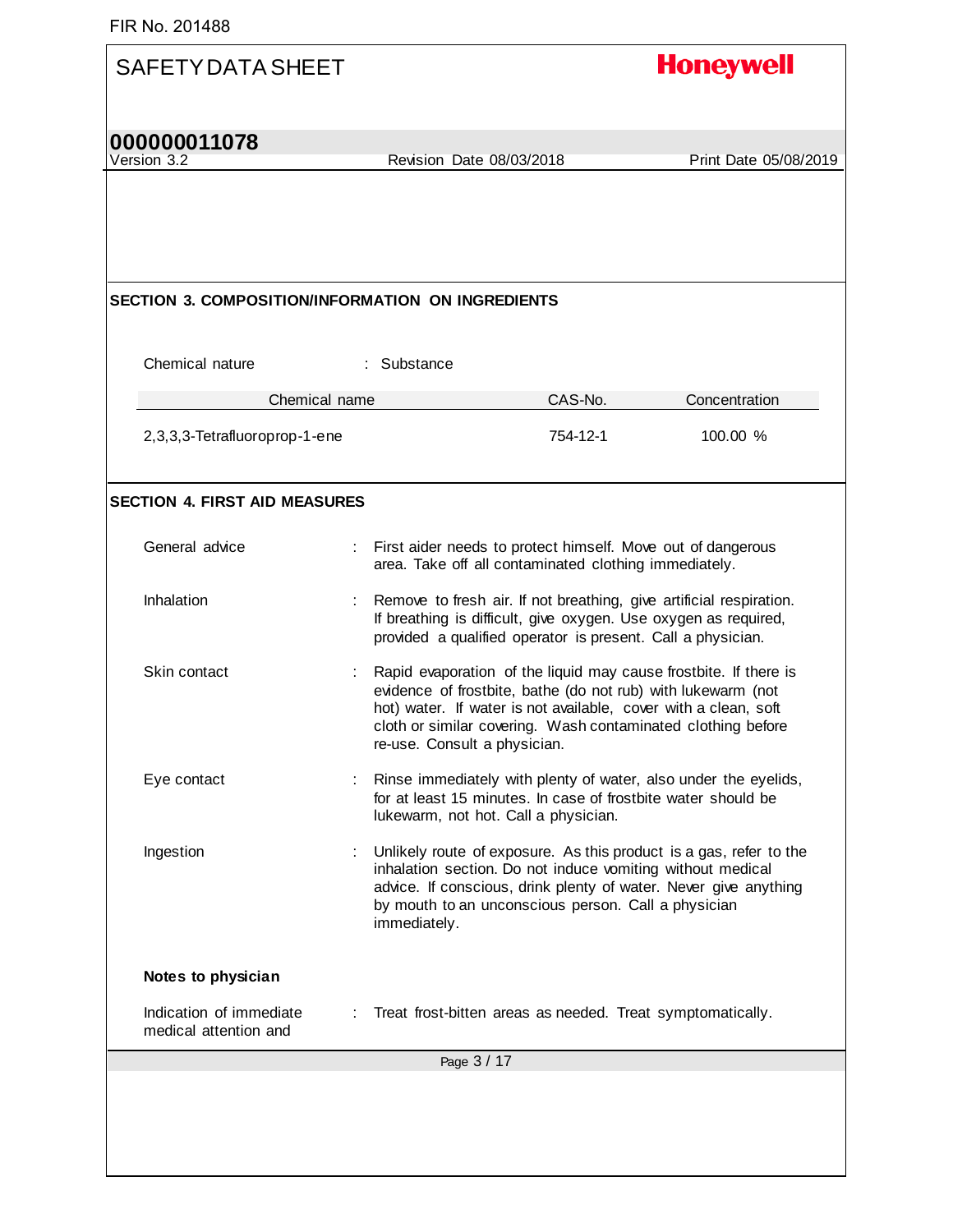| 000000011078<br>Version 3.2<br>Revision Date 08/03/2018<br>special treatment needed, if<br>necessary<br><b>SECTION 5. FIREFIGHTING MEASURES</b><br>In case of fire, allow gas to burn if flow cannot be shut off<br>Suitable extinguishing media<br>immediately.<br>Apply water from a safe distance to cool container and protect<br>surrounding area.<br>Use water spray, alcohol-resistant foam, dry chemical or<br>carbon dioxide.<br>Specific hazards during<br>: Flammable gas.<br>firefighting<br>Contents under pressure.<br>Vapours are heavier than air and can cause suffocation by<br>reducing oxygen available for breathing.<br>Vapors may travel to areas away from work site before<br>igniting/flashing back to vapor source.<br>Fire or intense heat may cause violent rupture of packages.<br>Cool closed containers exposed to fire with water spray.<br>Do not allow run-off from fire fighting to enter drains or water<br>courses.<br>In case of fire hazardous decomposition products may be<br>produced such as:<br>Hydrogen fluoride<br>Carbonyl halides<br>Carbon monoxide<br>Carbon dioxide (CO2)<br>Special protective equipment<br>: In the event of fire and/or explosion do not breathe fumes.<br>Wear self-contained breathing apparatus and protective suit.<br>for firefighters<br>No unprotected exposed skin areas.<br>Further information<br>: In case of fire: Evacuate area. Fight fire remotely due to the | <b>Honeywell</b>      |
|-----------------------------------------------------------------------------------------------------------------------------------------------------------------------------------------------------------------------------------------------------------------------------------------------------------------------------------------------------------------------------------------------------------------------------------------------------------------------------------------------------------------------------------------------------------------------------------------------------------------------------------------------------------------------------------------------------------------------------------------------------------------------------------------------------------------------------------------------------------------------------------------------------------------------------------------------------------------------------------------------------------------------------------------------------------------------------------------------------------------------------------------------------------------------------------------------------------------------------------------------------------------------------------------------------------------------------------------------------------------------------------------------------------------------------------------------------|-----------------------|
|                                                                                                                                                                                                                                                                                                                                                                                                                                                                                                                                                                                                                                                                                                                                                                                                                                                                                                                                                                                                                                                                                                                                                                                                                                                                                                                                                                                                                                                     |                       |
|                                                                                                                                                                                                                                                                                                                                                                                                                                                                                                                                                                                                                                                                                                                                                                                                                                                                                                                                                                                                                                                                                                                                                                                                                                                                                                                                                                                                                                                     | Print Date 05/08/2019 |
|                                                                                                                                                                                                                                                                                                                                                                                                                                                                                                                                                                                                                                                                                                                                                                                                                                                                                                                                                                                                                                                                                                                                                                                                                                                                                                                                                                                                                                                     |                       |
|                                                                                                                                                                                                                                                                                                                                                                                                                                                                                                                                                                                                                                                                                                                                                                                                                                                                                                                                                                                                                                                                                                                                                                                                                                                                                                                                                                                                                                                     |                       |
|                                                                                                                                                                                                                                                                                                                                                                                                                                                                                                                                                                                                                                                                                                                                                                                                                                                                                                                                                                                                                                                                                                                                                                                                                                                                                                                                                                                                                                                     |                       |
|                                                                                                                                                                                                                                                                                                                                                                                                                                                                                                                                                                                                                                                                                                                                                                                                                                                                                                                                                                                                                                                                                                                                                                                                                                                                                                                                                                                                                                                     |                       |
|                                                                                                                                                                                                                                                                                                                                                                                                                                                                                                                                                                                                                                                                                                                                                                                                                                                                                                                                                                                                                                                                                                                                                                                                                                                                                                                                                                                                                                                     |                       |
| risk of explosion.                                                                                                                                                                                                                                                                                                                                                                                                                                                                                                                                                                                                                                                                                                                                                                                                                                                                                                                                                                                                                                                                                                                                                                                                                                                                                                                                                                                                                                  |                       |
| <b>SECTION 6. ACCIDENTAL RELEASE MEASURES</b>                                                                                                                                                                                                                                                                                                                                                                                                                                                                                                                                                                                                                                                                                                                                                                                                                                                                                                                                                                                                                                                                                                                                                                                                                                                                                                                                                                                                       |                       |
| Personal precautions,<br>Immediately evacuate personnel to safe areas.<br>÷                                                                                                                                                                                                                                                                                                                                                                                                                                                                                                                                                                                                                                                                                                                                                                                                                                                                                                                                                                                                                                                                                                                                                                                                                                                                                                                                                                         |                       |
| Page 4 / 17                                                                                                                                                                                                                                                                                                                                                                                                                                                                                                                                                                                                                                                                                                                                                                                                                                                                                                                                                                                                                                                                                                                                                                                                                                                                                                                                                                                                                                         |                       |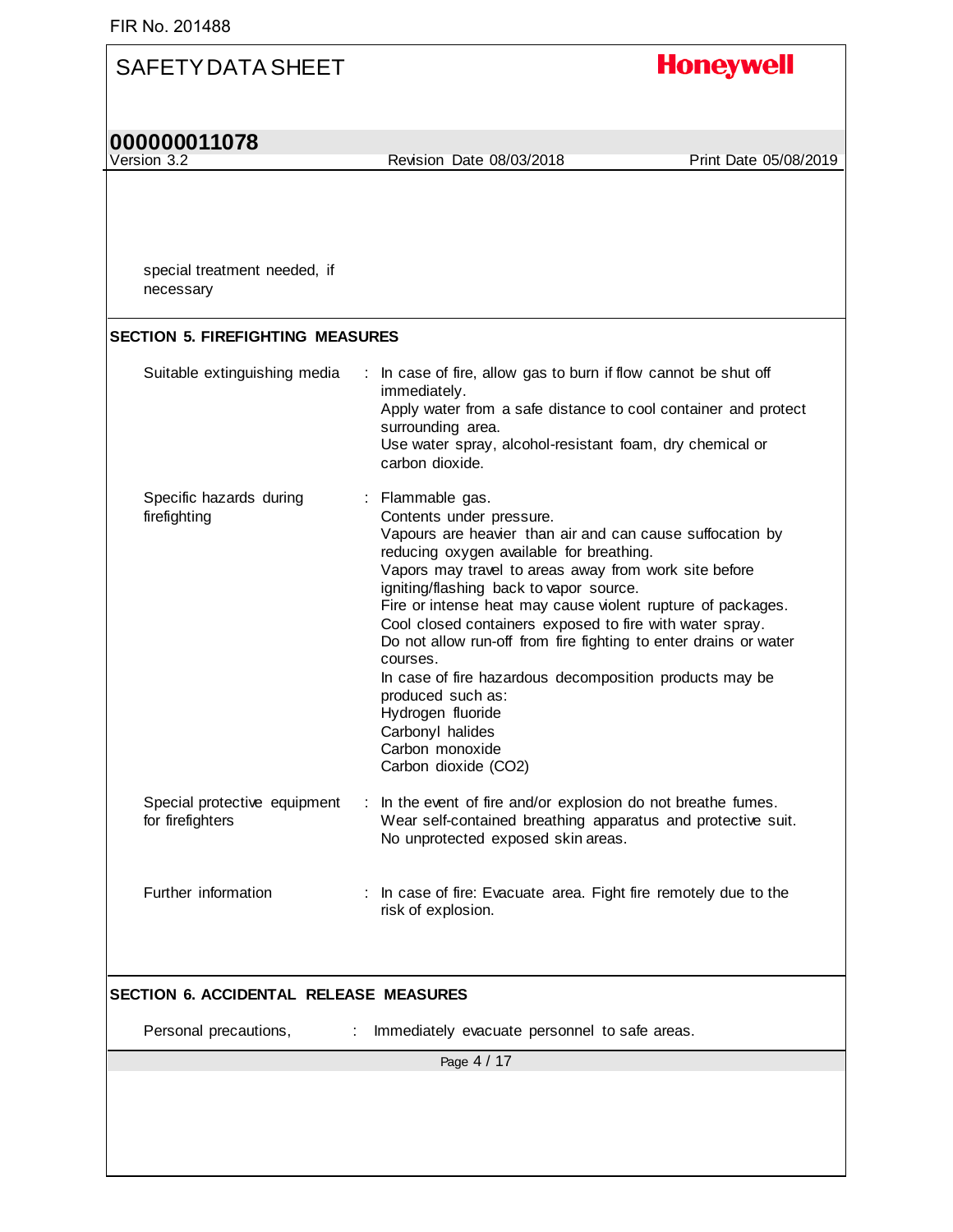# **000000011078**<br>Version 3.2

**Honeywell** 

| protective equipment and<br>emergency procedures                   | Keep people away from and upwind of spill/leak.<br>Wear personal protective equipment. Unprotected persons<br>must be kept away.<br>Wear self-contained breathing apparatus and protective suit.<br>Eliminate all ignition sources if safe to do so.<br>Avoid skin contact with leaking liquid (danger of frostbite).<br>Ventilate the area.<br>Vapors may travel to areas away from work site before<br>igniting/flashing back to vapor source.<br>Vapours are heavier than air and can cause suffocation by<br>reducing oxygen available for breathing.<br>Avoid accumulation of vapours in low areas.<br>Unprotected personnel should not return until air has been<br>tested and determined safe.<br>Ensure that the oxygen content is $\ge$ = 19.5%. |
|--------------------------------------------------------------------|-----------------------------------------------------------------------------------------------------------------------------------------------------------------------------------------------------------------------------------------------------------------------------------------------------------------------------------------------------------------------------------------------------------------------------------------------------------------------------------------------------------------------------------------------------------------------------------------------------------------------------------------------------------------------------------------------------------------------------------------------------------|
| Environmental precautions                                          | : Prevent further leakage or spillage if safe to do so.<br>The product evapourates readily.<br>Discharge into the environment must be avoided.                                                                                                                                                                                                                                                                                                                                                                                                                                                                                                                                                                                                            |
| Methods and materials for<br>containment and cleaning<br><b>up</b> | : Use explosion-proof equipment.<br>No sparking tools should be used.<br>Ventilate the area.<br>Allow to evaporate.                                                                                                                                                                                                                                                                                                                                                                                                                                                                                                                                                                                                                                       |

#### **SECTION 7. HANDLING AND STORAGE**

#### **Handling**

| Precautions for safe<br>handling | $\therefore$ Handle with care.<br>Wear personal protective equipment.<br>Do not breathe vapour.<br>Avoid contact with skin, eyes and clothing.<br>Use only in well-ventilated areas.<br>Pressurized container. Protect from sunlight and do not expose<br>to temperatures exceeding 50 °C.<br>Follow all standard safety precautions for handling and use of<br>compressed gas cylinders.<br>Use authorized cylinders only.<br>Protect cylinders from physical damage.<br>Do not puncture or drop cylinders, expose them to open flame<br>or excessive heat. |
|----------------------------------|--------------------------------------------------------------------------------------------------------------------------------------------------------------------------------------------------------------------------------------------------------------------------------------------------------------------------------------------------------------------------------------------------------------------------------------------------------------------------------------------------------------------------------------------------------------|
|                                  | Page 5 / 17                                                                                                                                                                                                                                                                                                                                                                                                                                                                                                                                                  |
|                                  |                                                                                                                                                                                                                                                                                                                                                                                                                                                                                                                                                              |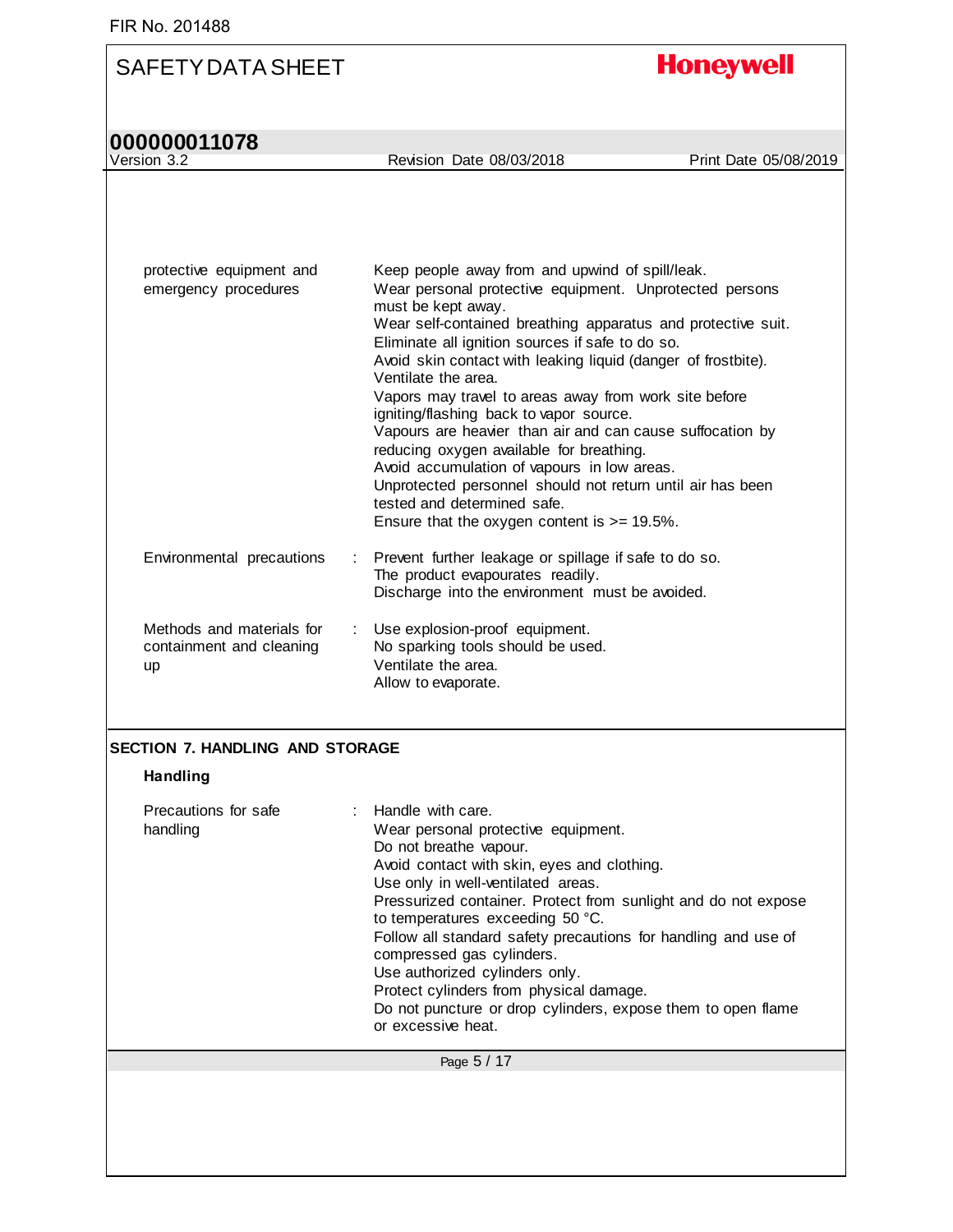| 000000011078                                                       |                                                                                                                                                                                                                                                                                                                                                                                                                                                                                                                                                                                                                                              |                       |
|--------------------------------------------------------------------|----------------------------------------------------------------------------------------------------------------------------------------------------------------------------------------------------------------------------------------------------------------------------------------------------------------------------------------------------------------------------------------------------------------------------------------------------------------------------------------------------------------------------------------------------------------------------------------------------------------------------------------------|-----------------------|
| Version 3.2                                                        | Revision Date 08/03/2018                                                                                                                                                                                                                                                                                                                                                                                                                                                                                                                                                                                                                     | Print Date 05/08/2019 |
|                                                                    | Do not remove screw cap until immediately ready for use.<br>Always replace cap after use.                                                                                                                                                                                                                                                                                                                                                                                                                                                                                                                                                    |                       |
| Advice on protection<br>against fire and explosion                 | Container hazardous when empty.<br>Prevent the creation of flammable or explosive concentrations<br>of vapour in air and avoid vapour concentration higher than the<br>occupational exposure limits.<br>Keep product and empty container away from heat and<br>sources of ignition.<br>Do not pressurize, cut, weld, braze, solder, drill, grind or<br>expose containers to heat or sources of ignition.<br>Take measures to prevent the build up of electrostatic charge.<br>Electrical equipment should be protected to the appropriate<br>standard.<br>Use explosion-proof equipment.<br>No sparking tools should be used.<br>No smoking. |                       |
| <b>Storage</b>                                                     |                                                                                                                                                                                                                                                                                                                                                                                                                                                                                                                                                                                                                                              |                       |
| Conditions for safe storage,<br>including any<br>incompatibilities | Pressurized container: protect from sunlight and do not expose<br>÷<br>to temperatures exceeding 50 °C. Do not pierce or burn, even<br>after use.<br>Keep containers tightly closed in a dry, cool and well-ventilated<br>place.<br>Keep away from heat and sources of ignition.<br>Storage rooms must be properly ventilated.<br>Ensure adequate ventilation, especially in confined areas.<br>Protect cylinders from physical damage.<br>Store away from incompatible substances.<br>Store in original container.                                                                                                                          |                       |
|                                                                    | SECTION 8. EXPOSURE CONTROLS/PERSONAL PROTECTION                                                                                                                                                                                                                                                                                                                                                                                                                                                                                                                                                                                             |                       |
| Protective measures                                                | Ensure that eyewash stations and safety showers are close to<br>the workstation location.<br>Do not breathe vapour.<br>Avoid contact with skin, eyes and clothing.                                                                                                                                                                                                                                                                                                                                                                                                                                                                           |                       |
| Engineering measures                                               | Use with local exhaust ventilation.                                                                                                                                                                                                                                                                                                                                                                                                                                                                                                                                                                                                          |                       |
|                                                                    | Page 6 / 17                                                                                                                                                                                                                                                                                                                                                                                                                                                                                                                                                                                                                                  |                       |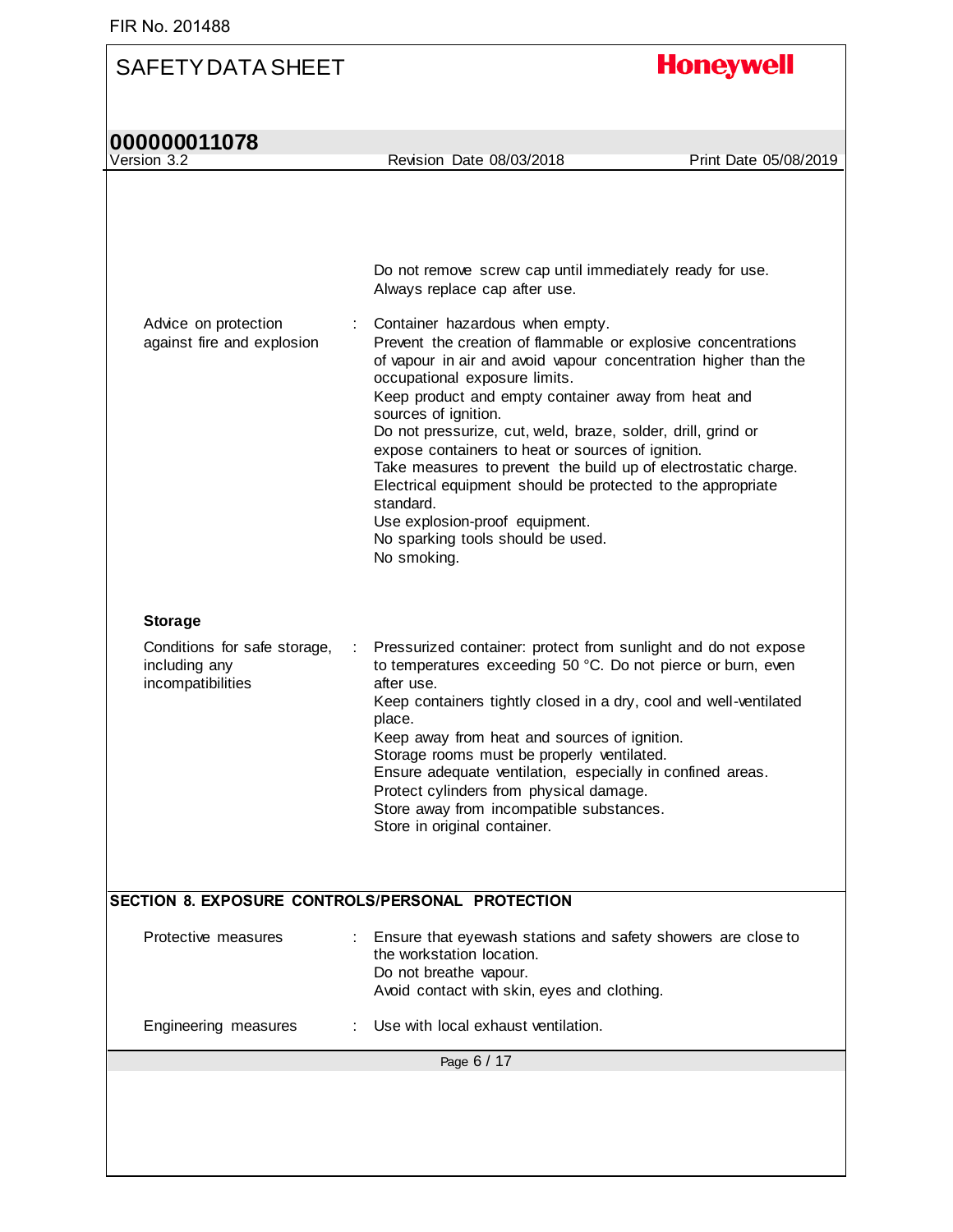# **Honeywell**

| 000000011078             |                                                                                                                                                                                                                                                                                                                                                        |                       |
|--------------------------|--------------------------------------------------------------------------------------------------------------------------------------------------------------------------------------------------------------------------------------------------------------------------------------------------------------------------------------------------------|-----------------------|
| Version 3.2              | Revision Date 08/03/2018                                                                                                                                                                                                                                                                                                                               | Print Date 05/08/2019 |
|                          |                                                                                                                                                                                                                                                                                                                                                        |                       |
| Eye protection           | Safety goggles                                                                                                                                                                                                                                                                                                                                         |                       |
| Hand protection          | : Protective gloves<br>Gloves must be inspected prior to use.<br>Replace when worn.                                                                                                                                                                                                                                                                    |                       |
| Skin and body protection | : Avoid skin contact with leaking liquid (danger of frostbite).<br>Wear suitable protective equipment.                                                                                                                                                                                                                                                 |                       |
| Respiratory protection   | No personal respiratory protective equipment normally<br>required.<br>When workers are facing concentrations above the exposure<br>limit they must use appropriate certified respirators.<br>Use NIOSH approved respiratory protection.                                                                                                                |                       |
| Hygiene measures         | Handle in accordance with good industrial hygiene and safety<br>practice.<br>Ensure adequate ventilation, especially in confined areas.<br>When using do not eat, drink or smoke.<br>Remove and wash contaminated clothing before re-use.<br>Keep working clothes separately.<br>Do not breathe vapour.<br>Avoid contact with skin, eyes and clothing. |                       |

#### **Exposure Guidelines**

| Components                              | CAS-No.  | Value                                | Control        | Upda | <b>Basis</b>                                                                         |
|-----------------------------------------|----------|--------------------------------------|----------------|------|--------------------------------------------------------------------------------------|
|                                         |          |                                      | parameters     | te   |                                                                                      |
| $2,3,3,3-$<br>Tetrafluoroprop-<br>1-ene | 754-12-1 | TWA :<br>Time<br>weighted<br>average | $(500$ ppm $)$ | 2009 | WEEL:US, OARS.<br><b>WEELs Workplace</b><br>Environmental<br>Exposure Level<br>Guide |

| $2,3,3,3-$<br>- Tetrafluoroprop-<br>1-ene | 754-12-1 | TWA :<br>Time<br>weighted<br>average | $(500$ ppm $)$ | 03 15<br>2010 | Honeywell: Limit<br>established by<br>Honeywell<br>International Inc. |
|-------------------------------------------|----------|--------------------------------------|----------------|---------------|-----------------------------------------------------------------------|
|                                           |          |                                      |                |               |                                                                       |

Page 7 / 17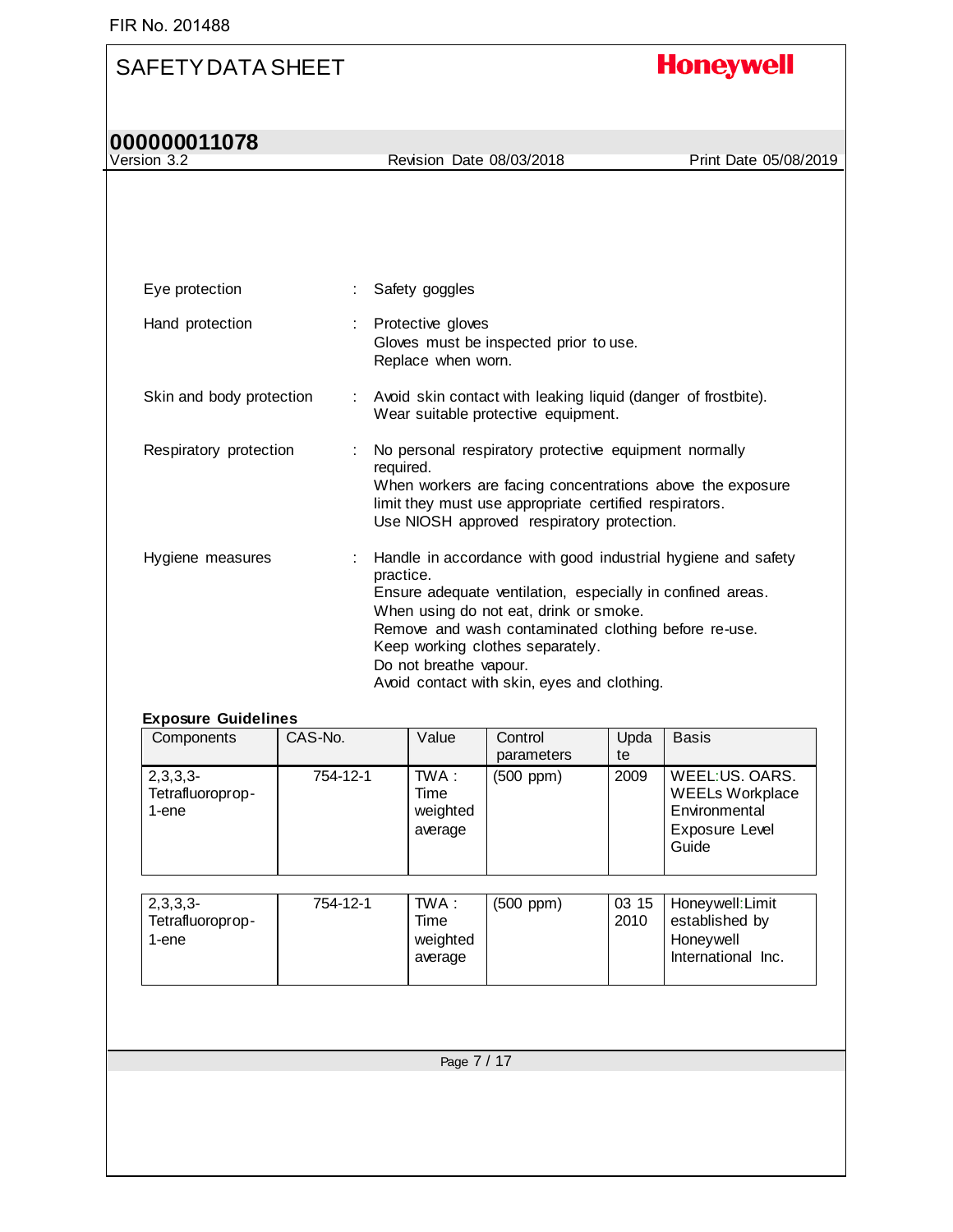### **Honeywell** SAFETY DATA SHEET **000000011078** Revision Date 08/03/2018 Print Date 05/08/2019 2,3,3,3- 754-12-1 STEL :  $(1,500$  ppm $)$  03 15 Honeywell:Limit Tetrafluoroprop-**Short** 2010 established by 1-ene term Honeywell exposure International Inc. limit **SECTION 9. PHYSICAL AND CHEMICAL PROPERTIES**  Physical state : Liquefied gas Color : clear Odor : slight pH : Note: Not applicable, as this product is a gas. Melting point/range : Note: Not applicable, as this product is a gas. Boiling point/boiling range : -29.4 °C Flash point **Example 20** : Note: Not applicable, as this product is a gas. Evaporation rate : Note: Not applicable, as this product is a gas. lower flammability limit :  $6.2 \%$  (V) Method: ASTM E681-04 upper flammability limit  $\qquad$  : 12.3 %(V) Method: ASTM E681-04 Vapor pressure : 6,067 hPa at 21.1 °C(70.0 °F) 14,203 hPa at 54.4 °C(129.9 °F) Page 8 / 17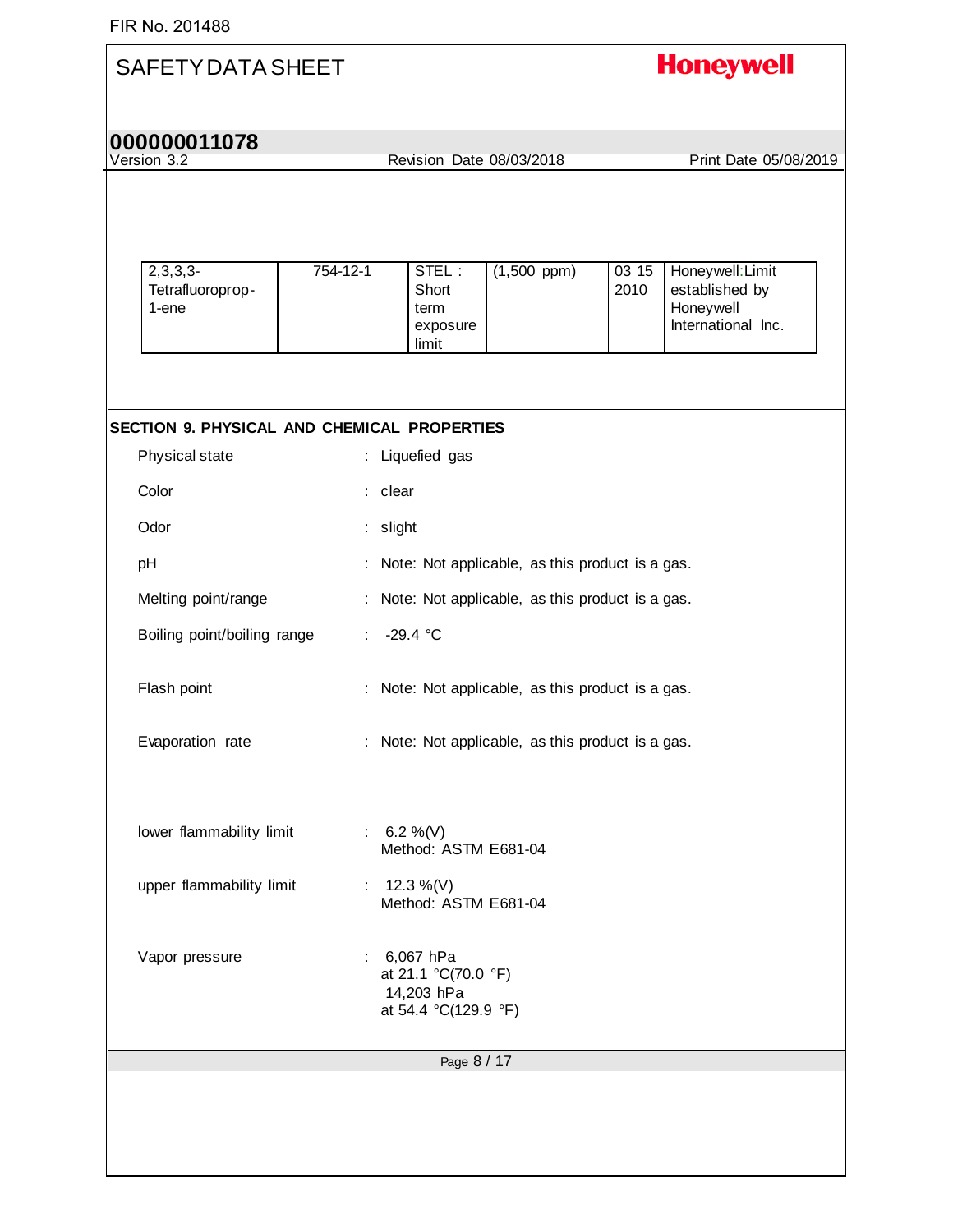# SAFETY DATA SHEET **Honeywell 000000011078** Revision Date 08/03/2018 Print Date 05/08/2019 Vapor density  $\therefore$  4 Note: (Air = 1.0) Density : 1.1 g/cm3 at 25 °C Specific gravity : Note: Not applicable Water solubility : 198.2 mg/l at 24 °C Method: 92/69/EEC, A.6 Partition coefficient: n-: log Pow: 2.15 octanol/water Method: 92/69/EEC, A.8 Ignition temperature : 405 °C Method: Auto-ignition temperature

Viscosity, dynamic : Note: Not applicable, as this product is a gas. Viscosity, kinematic : Note: Not applicable, as this product is a gas. Particle size : Note: Not applicable Oxidizing properties : Not applicable: Not expected to have oxidizing properties based on theoretical evaluation Molecular weight : 114 g/mol

#### **SECTION 10. STABILITY AND REACTIVITY**

Surface tension : Note: Not applicable

Chemical stability : Stable under normal conditions.

Page 9 / 17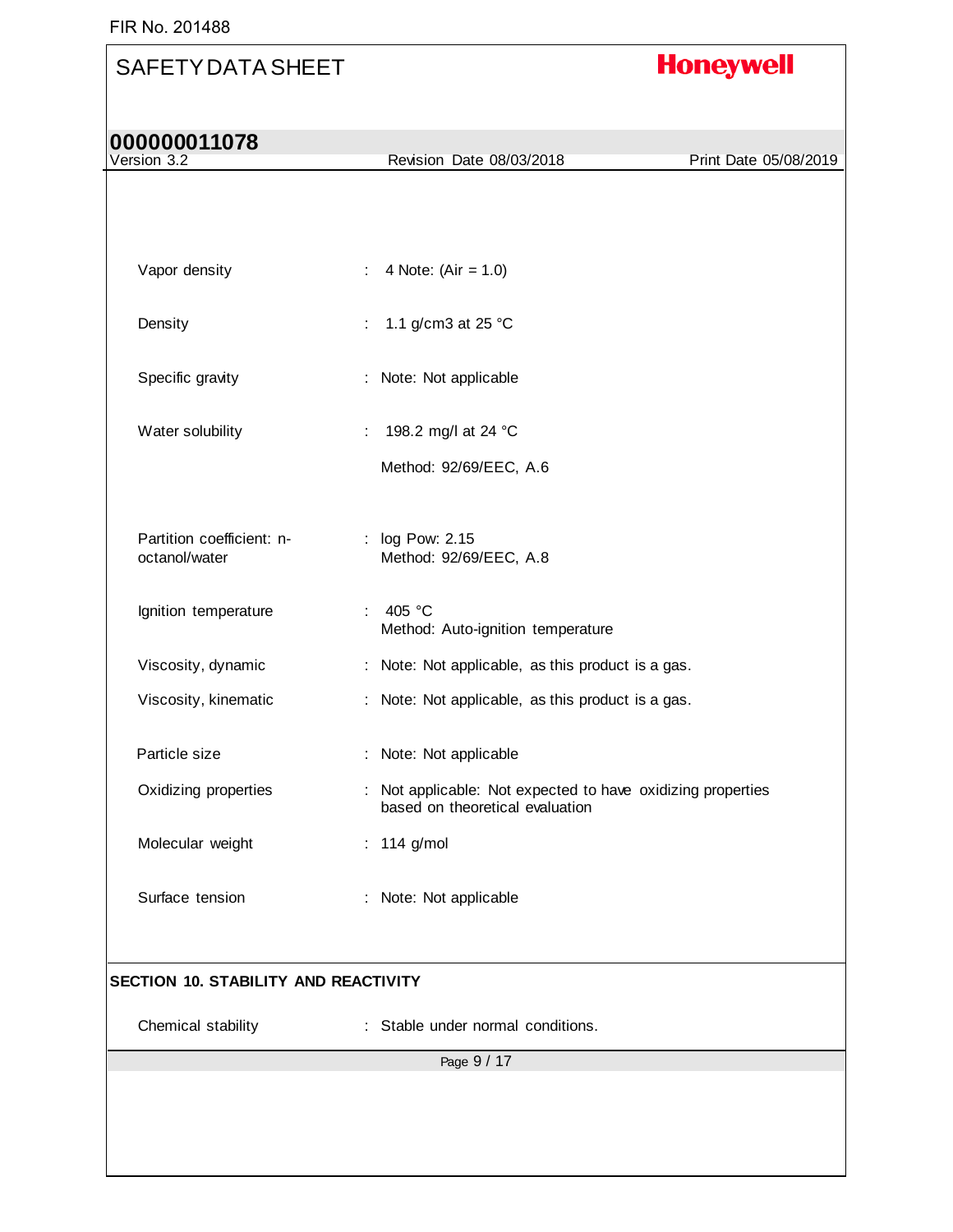# **Honeywell**

**Version 3.2** 

Revision Date 08/03/2018 Print Date 05/08/2019

| Possibility of hazardous<br>reactions        | : Hazardous polymerisation does not occur.                                                                                                                                                                                                                                                                                                                                                     |
|----------------------------------------------|------------------------------------------------------------------------------------------------------------------------------------------------------------------------------------------------------------------------------------------------------------------------------------------------------------------------------------------------------------------------------------------------|
| Conditions to avoid                          | : Keep away from heat and sources of ignition.<br>Pressurized container. Protect from sunlight and do not<br>expose to temperatures exceeding 50 °C.<br>Do not pressurize, cut, weld, braze, solder, drill, grind or<br>expose containers to heat or sources of ignition.<br>Decomposes under high temperature.<br>Some risk may be expected of corrosive and toxic<br>decomposition products. |
| Incompatible materials                       | : Alkali metals<br>Oxidizers (e.g. peroxide residues present in insufficiently<br>cured rubbers)<br>Finely divided metal powders such as aluminum, magnesium,<br>or zinc.                                                                                                                                                                                                                      |
| Hazardous decomposition<br>products          | In case of fire hazardous decomposition products may be<br>÷<br>produced such as:<br>Hydrogen fluoride<br>Carbonyl halides<br>Carbon monoxide<br>Carbon dioxide (CO2)                                                                                                                                                                                                                          |
| <b>SECTION 11. TOXICOLOGICAL INFORMATION</b> |                                                                                                                                                                                                                                                                                                                                                                                                |
| Acute inhalation toxicity                    | : LC50: $> 400000$ ppm<br>Exposure time: 4 h<br>Species: Rat<br>Method: OECD Test Guideline 403                                                                                                                                                                                                                                                                                                |
| Skin irritation                              | Note: Not applicable study technically not feasible                                                                                                                                                                                                                                                                                                                                            |
| Eye irritation                               | Note: Not applicable study technically not feasible                                                                                                                                                                                                                                                                                                                                            |
|                                              | Page 10 / 17                                                                                                                                                                                                                                                                                                                                                                                   |
|                                              |                                                                                                                                                                                                                                                                                                                                                                                                |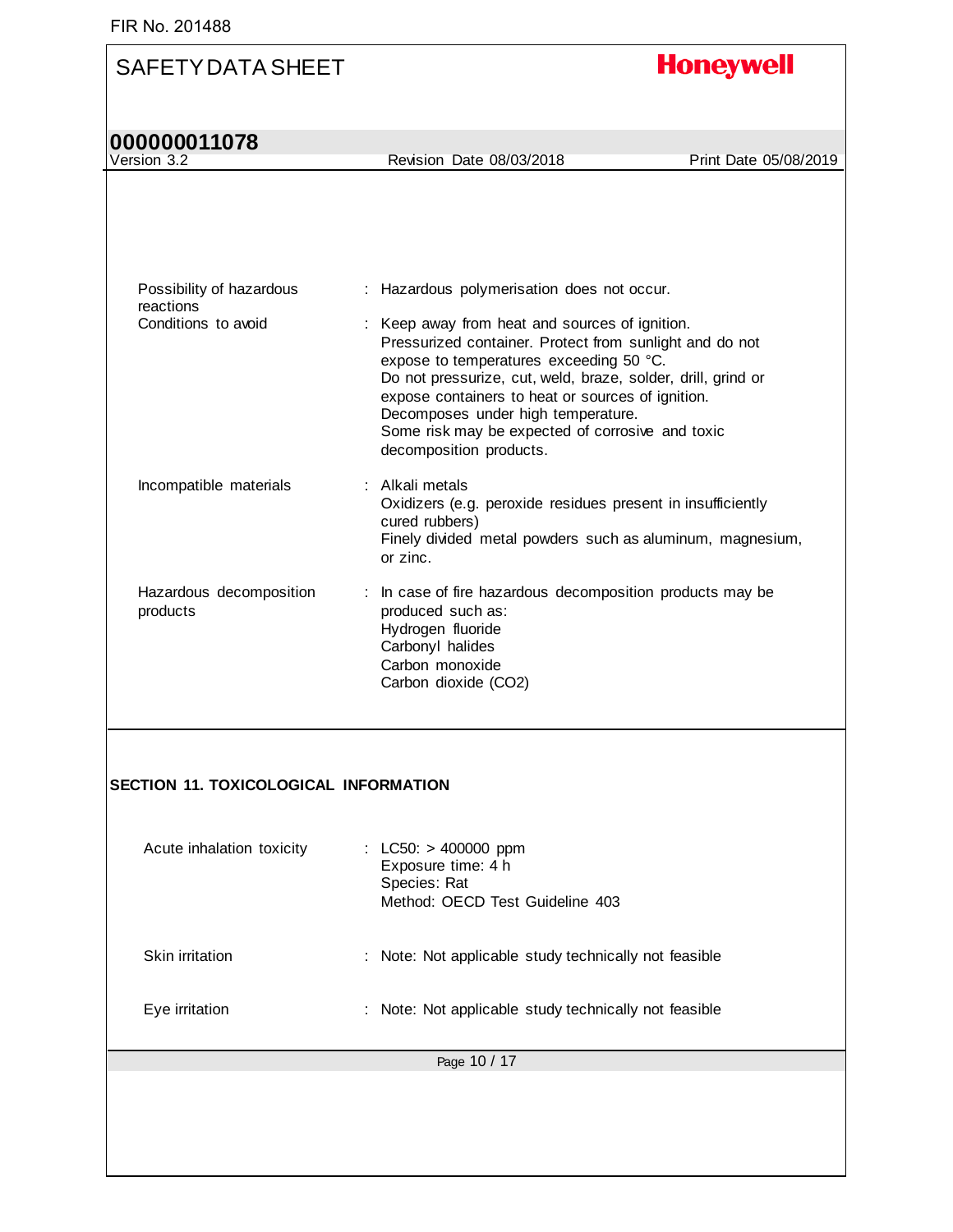# **Honeywell** SAFETY DATA SHEET **000000011078**<br>Version 3.2 Revision Date 08/03/2018 Print Date 05/08/2019 Sensitisation : Dermal Note: Not applicable, as this product is a gas. study

|                        | technically not feasible                                                                                                                                                                                                                                                                |
|------------------------|-----------------------------------------------------------------------------------------------------------------------------------------------------------------------------------------------------------------------------------------------------------------------------------------|
| Repeated dose toxicity | : Species: Rat<br>Application Route: Inhalation<br>Exposure time: 2 Weeks<br>No-observed-effect level: 50000 ppm<br>Method: OECD Test Guideline 412                                                                                                                                     |
|                        | : Species: Rat<br>Application Route: Inhalation<br>Exposure time: 4 Weeks<br>NOAEL (No observed adverse effect level):<br>50000 ppm<br>Method: OECD Test Guideline 412                                                                                                                  |
|                        | : Species: Rat<br>Application Route: Inhalation<br>Exposure time: 13 Weeks<br>NOAEL (No observed adverse effect level):<br>50000 ppm<br>Method: OECD Test Guideline 413                                                                                                                 |
|                        | : Species: Rabbit, male<br>Application Route: Inhalation<br>Exposure time: 28 d<br>No-observed-effect level: 500 ppm<br>Method: OECD Test Guideline 412<br>Note: There are no observed toxicological effects, which result<br>in classification as a specific target organ toxicant.    |
|                        | : Species: Rabbit, female<br>Application Route: Inhalation<br>Exposure time: 28 d<br>No-observed-effect level: 1000 ppm<br>Method: OECD Test Guideline 412<br>Note: There are no observed toxicological effects, which result<br>in classification as a specific target organ toxicant. |
|                        | Species: Mini-pig<br>Application Route: Inhalation                                                                                                                                                                                                                                      |
|                        | Page 11 / 17                                                                                                                                                                                                                                                                            |
|                        |                                                                                                                                                                                                                                                                                         |
|                        |                                                                                                                                                                                                                                                                                         |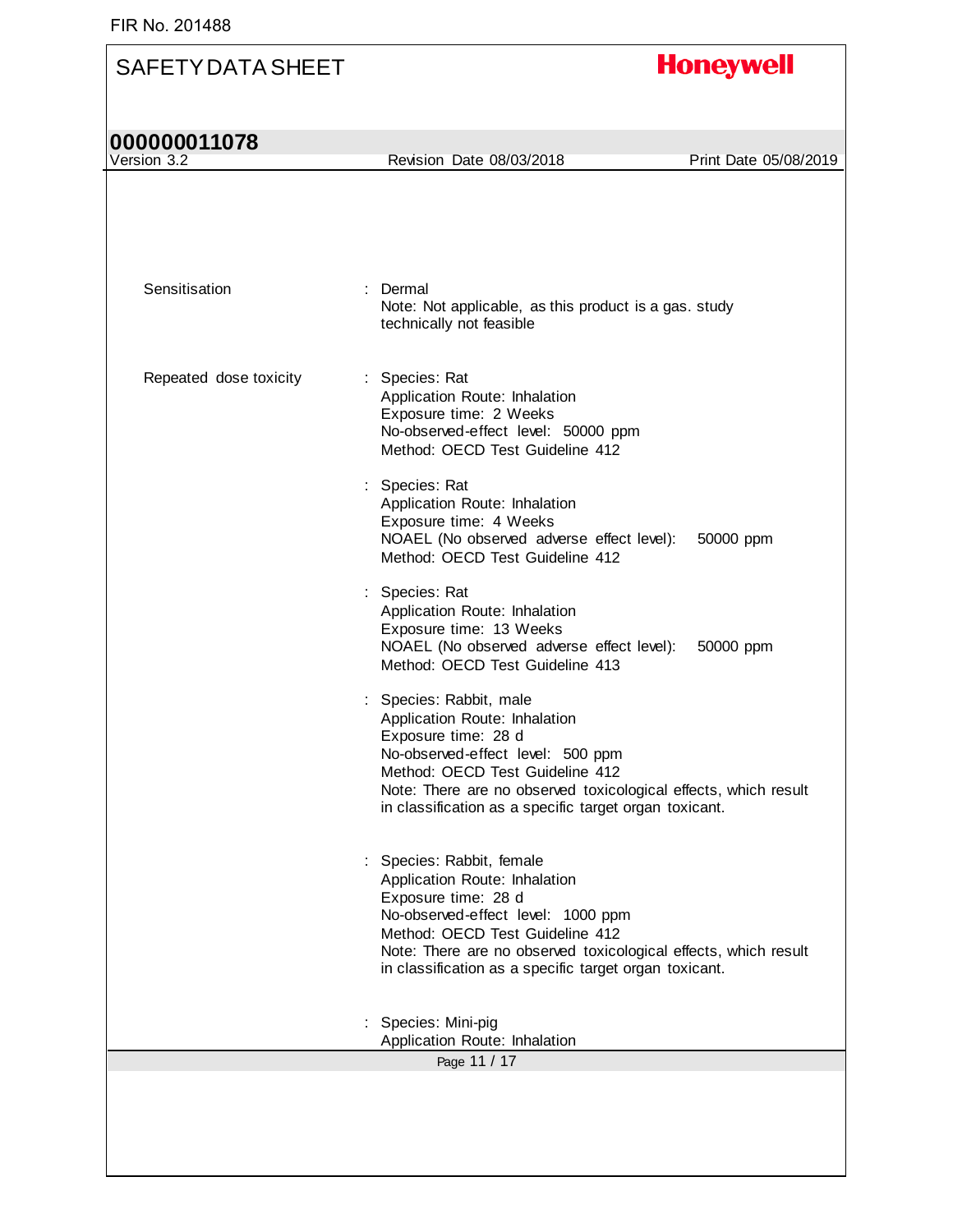| 000000011078<br>Version 3.2 | Revision Date 08/03/2018                                                                                                                                              | Print Date 05/08/2019 |
|-----------------------------|-----------------------------------------------------------------------------------------------------------------------------------------------------------------------|-----------------------|
|                             |                                                                                                                                                                       |                       |
|                             | Exposure time: 28 d<br>NOAEL (No observed adverse effect level):<br>Note: highest exposure tested                                                                     | 10000 ppm             |
| Genotoxicity in vitro       | Test Method: Ames test<br>Result: 20% and higher, positive in TA 100 and e. coli WP2<br>uvrA, negative in TA98, TA100, and TA1535.<br>Method: OECD Test Guideline 471 |                       |
|                             | Test Method: Chromosome aberration test in vitro<br>Cell type: Human lymphocytes<br>Result: negative<br>Method: OECD Test Guideline 473<br>Note: Dose 760,000 ppm     |                       |
| Genotoxicity in vivo        | Species: Mouse<br>Cell type: Micronucleus<br>Dose: up to 200,000 ppm (4 hour)<br>Method: OECD Test Guideline 474<br>Result: negative                                  |                       |
| Genotoxicity in vivo        | Test Method: Unscheduled DNA synthesis<br>Dose: up to 50,000 ppm (4 weeks)<br>Method: OECD Test Guideline 486<br>Result: negative                                     |                       |
| Genotoxicity in vivo        | Species: Rat<br>Cell type: Micronucleus<br>Dose: up to 50,000 ppm (4 weeks)<br>Method: OECD Test Guideline 474<br>Result: negative                                    |                       |
| Carcinogenicity             | Species: Rat<br>Note: Not classified as a human carcinogen. Substance not<br>expected to be a carcinogen based on available data.                                     |                       |
| Reproductive toxicity       | : Test Method: Two-generation study<br>Species: Rat<br>Application Route: Inhalation<br>NOAEL, parent: 50,000 ppm<br>NOAEL, F1: 50,000 ppm                            |                       |
|                             | Page 12 / 17                                                                                                                                                          |                       |
|                             |                                                                                                                                                                       |                       |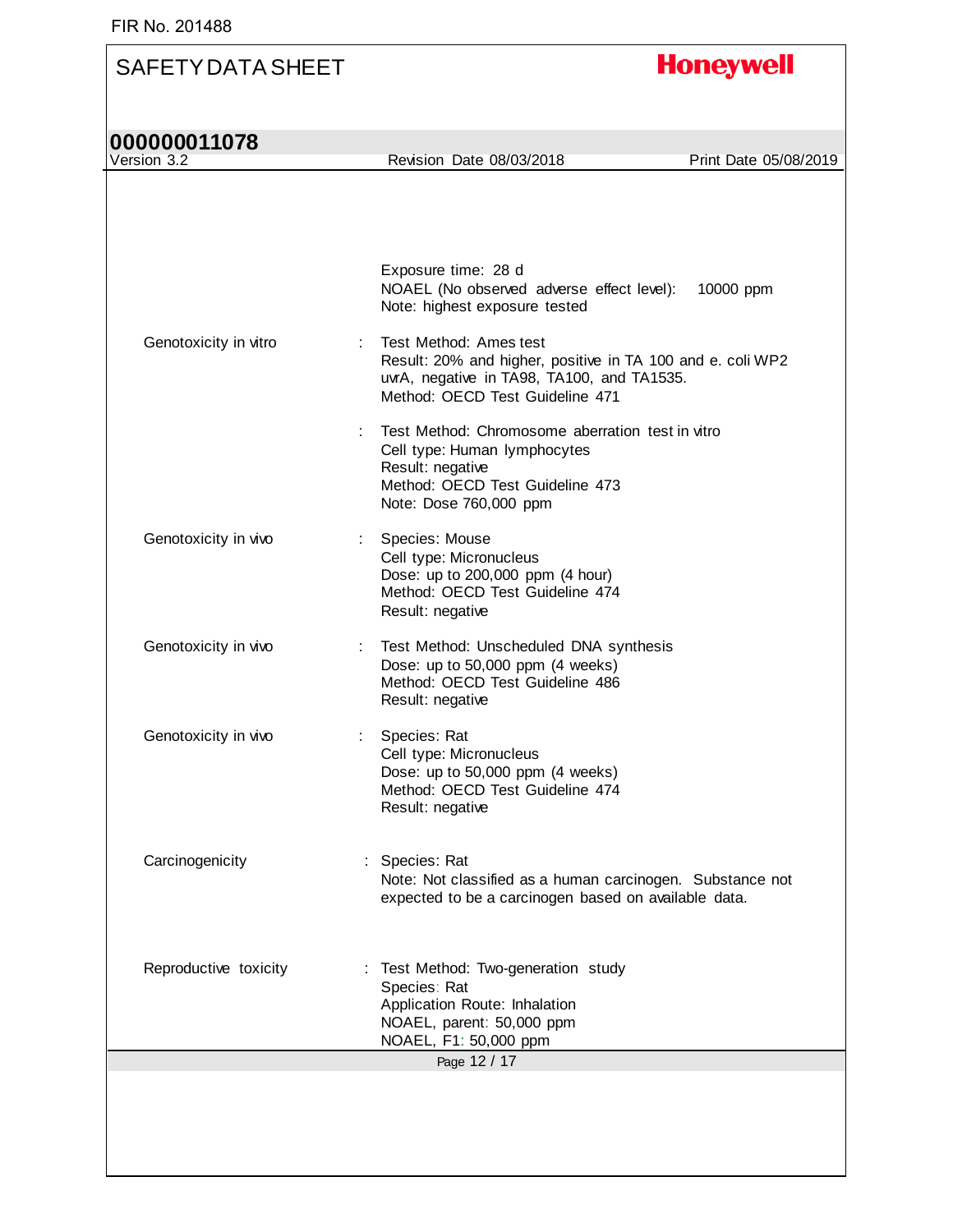| 000000011078<br>Version 3.2        | Revision Date 08/03/2018                                                                                                                                                                                                                                                                | Print Date 05/08/2019 |
|------------------------------------|-----------------------------------------------------------------------------------------------------------------------------------------------------------------------------------------------------------------------------------------------------------------------------------------|-----------------------|
|                                    |                                                                                                                                                                                                                                                                                         |                       |
|                                    | Method: OECD Test Guideline 416                                                                                                                                                                                                                                                         |                       |
| Aspiration toxicity                | : Not applicable, as this product is a gas. study technically not<br>feasible                                                                                                                                                                                                           |                       |
| Teratogenicity                     | Species: RatApplication Route: inhalation (gas)                                                                                                                                                                                                                                         |                       |
|                                    | General Toxicity Maternal - No observed adverse effect level:<br>50,000 ppm<br>Developmental Toxicity - No observed adverse effect level:<br>50,000 ppm<br>Method: OECD Test Guideline 414                                                                                              |                       |
|                                    | Species: RabbitApplication Route: inhalation (gas)                                                                                                                                                                                                                                      |                       |
|                                    | General Toxicity Maternal - Lowest observed adverse effect<br>concentrati: 2,500 ppm<br>Embryo-fetal toxicity - No observed adverse effect<br>concentration: 4,000 ppm<br>Method: OECD Test Guideline 414<br>Note: Embryo-fetal toxicity observed at maternally toxic<br>concentrations |                       |
| Further information                | Note: Cardiac Sensitization (dog): No effects for exposures<br>up to 12% (120,189 ppm)                                                                                                                                                                                                  |                       |
| SECTION 12. ECOLOGICAL INFORMATION |                                                                                                                                                                                                                                                                                         |                       |
| <b>Ecotoxicity effects</b>         |                                                                                                                                                                                                                                                                                         |                       |
| Toxicity to fish                   | $LC50:$ > 197 mg/l<br>Exposure time: 96 h<br>Species: Cyprinus carpio (Carp)<br>Method: OECD Test Guideline 203<br>Note: No demonstrable toxic effect in saturated solution.                                                                                                            |                       |
|                                    | Page 13 / 17                                                                                                                                                                                                                                                                            |                       |
|                                    |                                                                                                                                                                                                                                                                                         |                       |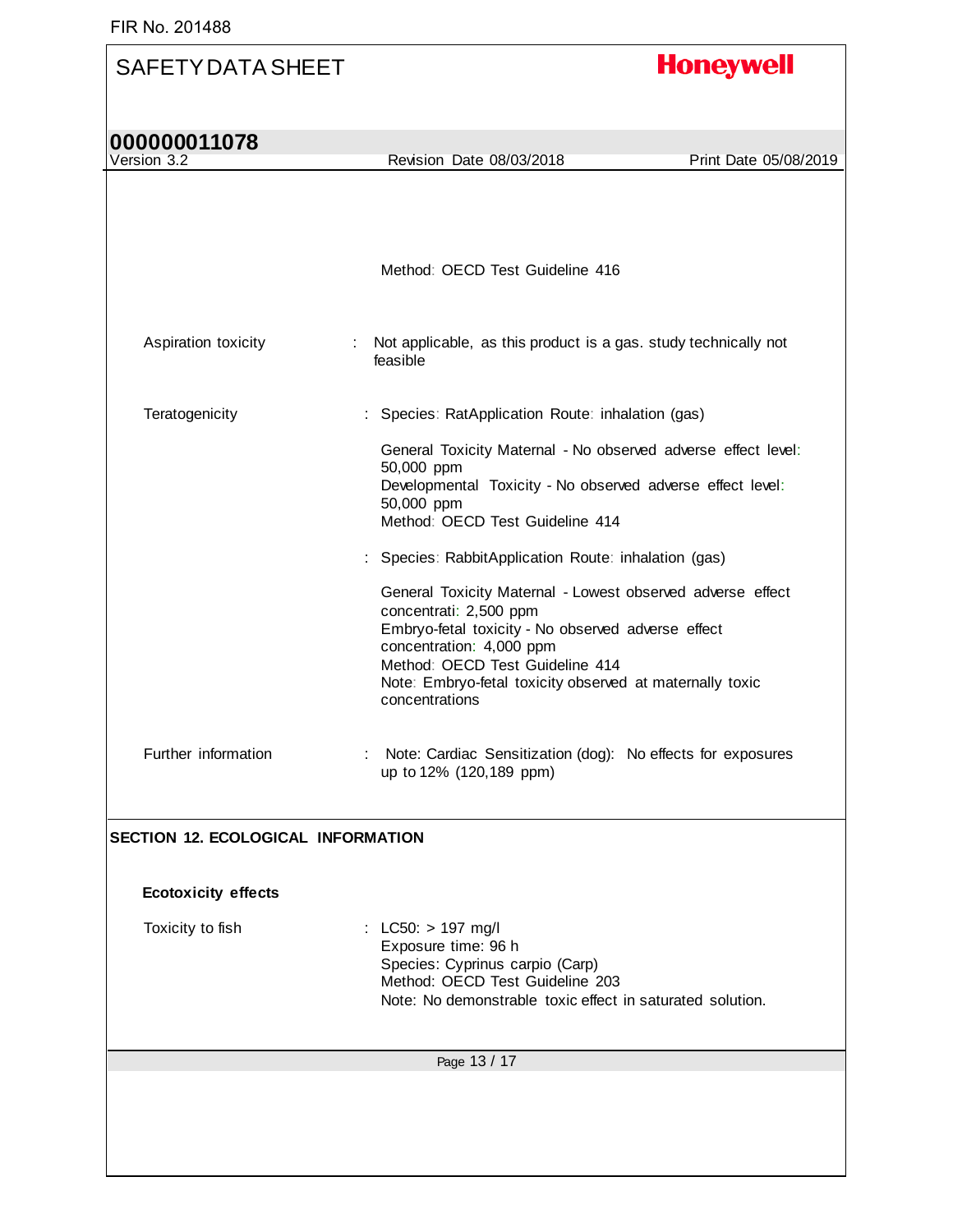| <b>SAFETY DATA SHEET</b>                                |                                                                                                                                                                                 | <b>Honeywell</b>      |
|---------------------------------------------------------|---------------------------------------------------------------------------------------------------------------------------------------------------------------------------------|-----------------------|
| 000000011078<br>Version 3.2                             |                                                                                                                                                                                 | Print Date 05/08/2019 |
|                                                         | Revision Date 08/03/2018                                                                                                                                                        |                       |
|                                                         |                                                                                                                                                                                 |                       |
|                                                         |                                                                                                                                                                                 |                       |
| Toxicity to daphnia and other : EC50: > 83 mg/l         |                                                                                                                                                                                 |                       |
| aquatic invertebrates                                   | Exposure time: 48 h<br>Species: Daphnia magna (Water flea)                                                                                                                      |                       |
|                                                         | Method: OECD Test Guideline 202                                                                                                                                                 |                       |
|                                                         |                                                                                                                                                                                 |                       |
| Toxicity to algae                                       | : EC50: $> 100$ mg/l<br>Species: Scenedesmus capricornutum (fresh water algae)                                                                                                  |                       |
|                                                         | Method: OECD Test Guideline 201                                                                                                                                                 |                       |
| Elimination information (persistence and degradability) |                                                                                                                                                                                 |                       |
| Bioaccumulation                                         | : Note: Due to the distribution coefficient n-octanol/water,                                                                                                                    |                       |
|                                                         | accumulation in organisms is not expected.                                                                                                                                      |                       |
| Surface tension                                         | : Note: Not applicable                                                                                                                                                          |                       |
| Biodegradability                                        | : Result: Not readily biodegradable.                                                                                                                                            |                       |
|                                                         | Method: OECD Test Guideline 301F                                                                                                                                                |                       |
| Further information on ecology                          |                                                                                                                                                                                 |                       |
| <b>Ecotoxicology Assessment</b>                         |                                                                                                                                                                                 |                       |
| Results of PBT assessment                               | This substance is not considered to be persistent, bioaccumulating and toxic (PBT)., This substance<br>is not considered to be very persistent and very bioaccumulating (vPvB). |                       |
| <b>SECTION 13. DISPOSAL CONSIDERATIONS</b>              |                                                                                                                                                                                 |                       |
| Disposal methods                                        | : Observe all Federal, State, and Local Environmental                                                                                                                           |                       |
|                                                         | regulations.                                                                                                                                                                    |                       |
|                                                         |                                                                                                                                                                                 |                       |
| <b>SECTION 14. TRANSPORT INFORMATION</b>                |                                                                                                                                                                                 |                       |
| <b>DOT</b><br>UN/ID No.<br>Proper shipping name         | $:$ UN 3161<br>: LIQUEFIED GAS, FLAMMABLE, N.O.S.<br>$(R-1234yf)$                                                                                                               |                       |
|                                                         | Page 14 / 17                                                                                                                                                                    |                       |
|                                                         |                                                                                                                                                                                 |                       |
|                                                         |                                                                                                                                                                                 |                       |
|                                                         |                                                                                                                                                                                 |                       |
|                                                         |                                                                                                                                                                                 |                       |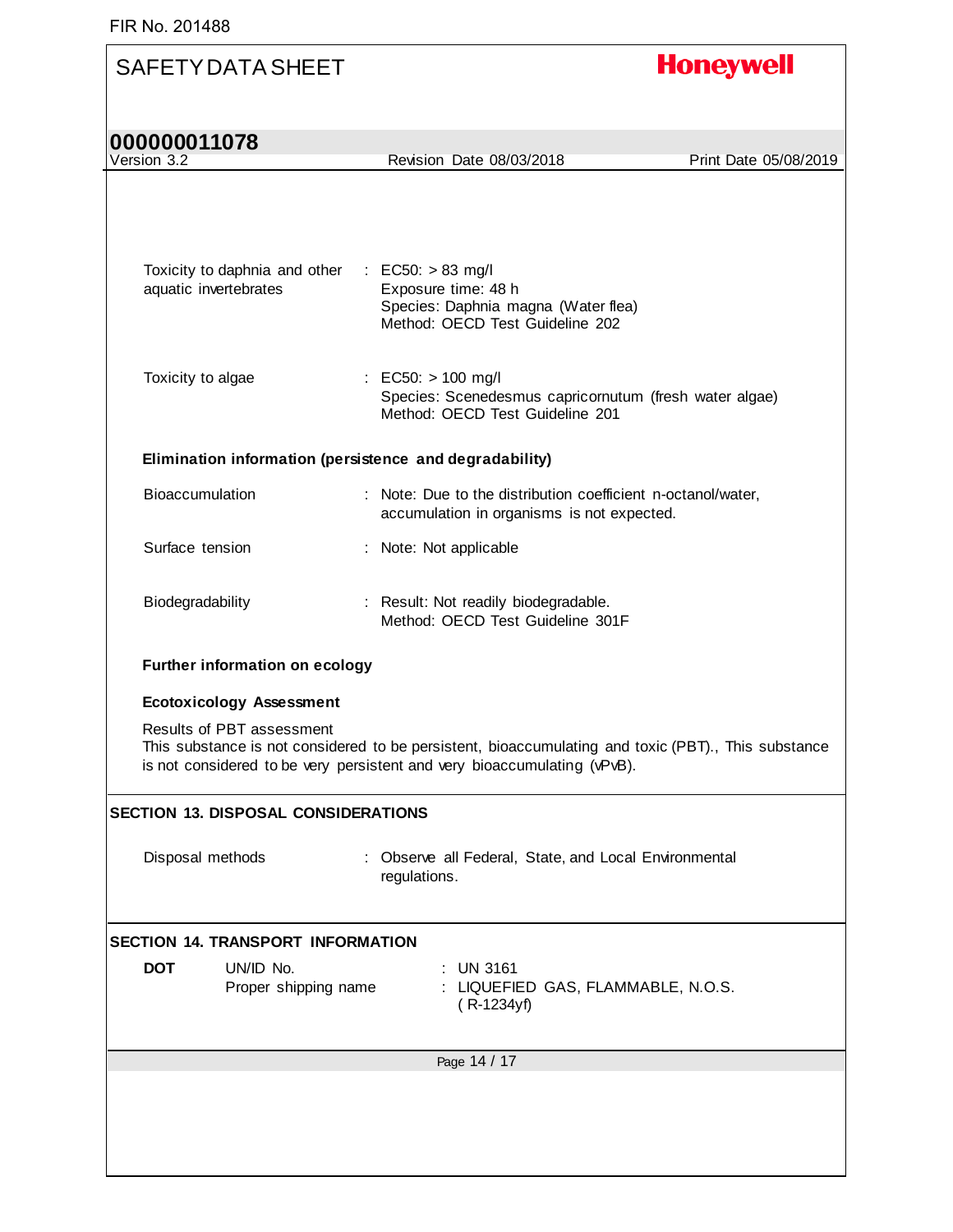| 000000011078 |  |
|--------------|--|
|--------------|--|

| Version 3.2                              |                                                                                                                   |    | Revision Date 08/03/2018                                                                                  | Print Date 05/08/2019 |
|------------------------------------------|-------------------------------------------------------------------------------------------------------------------|----|-----------------------------------------------------------------------------------------------------------|-----------------------|
|                                          |                                                                                                                   |    |                                                                                                           |                       |
|                                          | Class<br>Packing group<br><b>Hazard Labels</b>                                                                    |    | 2.1<br>2.1                                                                                                |                       |
| <b>IATA</b>                              | UN/ID No.<br>Description of the goods<br><b>Class</b><br>Hazard Labels<br>Packing instruction (cargo<br>aircraft) |    | : UN 3161<br>: LIQUEFIED GAS, FLAMMABLE, N.O.S.<br>$(R-1234yf)$<br>: 2.1<br>: 2.1<br>: 200                |                       |
| <b>IMDG</b>                              | UN/ID No.<br>Description of the goods<br><b>Class</b><br><b>Hazard Labels</b><br>EmS Number<br>Marine pollutant   |    | : UN 3161<br>: LIQUEFIED GAS, FLAMMABLE, N.O.S.<br>$(R-1234yf)$<br>: 2.1<br>: 2.1<br>$:$ F-D, S-U<br>: no |                       |
|                                          | <b>SECTION 15. REGULATORY INFORMATION</b>                                                                         |    |                                                                                                           |                       |
| <b>Inventories</b><br>Control Act        | <b>US. Toxic Substances</b>                                                                                       |    | : On TSCA Inventory                                                                                       |                       |
| Australia. Industrial<br>Assessment) Act | Chemical (Notification and                                                                                        |    | : On the inventory, or in compliance with the inventory                                                   |                       |
| Canada. Canadian                         | <b>Environmental Protection</b><br>Act (CEPA). Domestic<br>Substances List (DSL)                                  |    | : All components of this product are on the Canadian DSL                                                  |                       |
| List                                     | Japan. Kashin-Hou Law                                                                                             |    | : On the inventory, or in compliance with the inventory                                                   |                       |
|                                          | Korea. Existing Chemicals                                                                                         | ÷. | On the inventory, or in compliance with the inventory                                                     |                       |
|                                          |                                                                                                                   |    | Page 15 / 17                                                                                              |                       |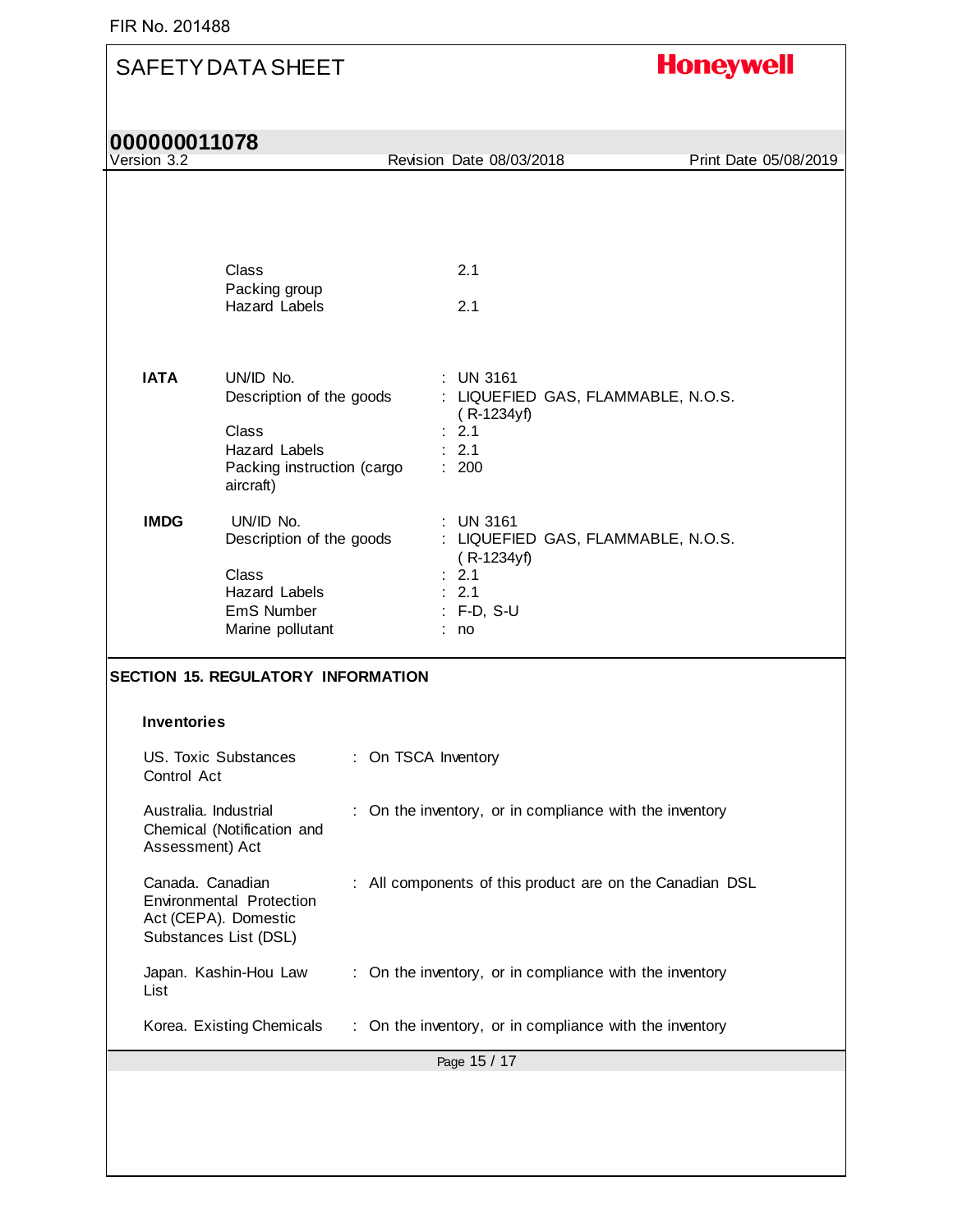| Inventory (KECI)<br>Philippines. The Toxic : Not in compliance with the inventory<br>Substances and Hazardous<br>and Nuclear Waste Control<br>Act<br>China. Inventory of Existing : On the inventory, or in compliance with the inventory<br><b>Chemical Substances</b><br>New Zealand. Inventory of : On the inventory, or in compliance with the inventory<br>Chemicals (NZloC), as<br>published by ERMA New<br>Zealand<br>TSCA 12B<br>: US. Toxic Substances Control Act (TSCA) Section 12(b) Export<br>Notification (40 CFR 707, Subpt D)<br>2,3,3,3-Tetrafluoroprop-1-ene<br>754-12-1<br>National regulatory information<br>US. Toxic Substances<br>Control Act (TSCA) Section : Issued.<br>5(a)(2) Final Significant<br>New Use Rules (SNURs)<br>(40 CFR 721, Subpt E)<br>$: 2,3,3,3$ -Tetrafluoroprop-1-ene<br>754-12-1<br><b>SARA 302 Components</b><br>: No chemicals in this material are subject to the reporting<br>requirements of SARA Title III, Section 302.<br><b>SARA 313 Components</b><br>: This material does not contain any chemical components with<br>known CAS numbers that exceed the threshold (De Minimis)<br>reporting levels established by SARA Title III, Section 313.<br>: Fire Hazard<br>SARA 311/312 Hazards<br><b>Acute Health Hazard</b><br>Sudden Release of Pressure Hazard | 000000011078<br>Version 3.2 | Revision Date 08/03/2018 | Print Date 05/08/2019 |
|---------------------------------------------------------------------------------------------------------------------------------------------------------------------------------------------------------------------------------------------------------------------------------------------------------------------------------------------------------------------------------------------------------------------------------------------------------------------------------------------------------------------------------------------------------------------------------------------------------------------------------------------------------------------------------------------------------------------------------------------------------------------------------------------------------------------------------------------------------------------------------------------------------------------------------------------------------------------------------------------------------------------------------------------------------------------------------------------------------------------------------------------------------------------------------------------------------------------------------------------------------------------------------------------------------------------|-----------------------------|--------------------------|-----------------------|
|                                                                                                                                                                                                                                                                                                                                                                                                                                                                                                                                                                                                                                                                                                                                                                                                                                                                                                                                                                                                                                                                                                                                                                                                                                                                                                                     |                             |                          |                       |
|                                                                                                                                                                                                                                                                                                                                                                                                                                                                                                                                                                                                                                                                                                                                                                                                                                                                                                                                                                                                                                                                                                                                                                                                                                                                                                                     |                             |                          |                       |
|                                                                                                                                                                                                                                                                                                                                                                                                                                                                                                                                                                                                                                                                                                                                                                                                                                                                                                                                                                                                                                                                                                                                                                                                                                                                                                                     |                             |                          |                       |
|                                                                                                                                                                                                                                                                                                                                                                                                                                                                                                                                                                                                                                                                                                                                                                                                                                                                                                                                                                                                                                                                                                                                                                                                                                                                                                                     |                             |                          |                       |
|                                                                                                                                                                                                                                                                                                                                                                                                                                                                                                                                                                                                                                                                                                                                                                                                                                                                                                                                                                                                                                                                                                                                                                                                                                                                                                                     |                             |                          |                       |
|                                                                                                                                                                                                                                                                                                                                                                                                                                                                                                                                                                                                                                                                                                                                                                                                                                                                                                                                                                                                                                                                                                                                                                                                                                                                                                                     |                             |                          |                       |
|                                                                                                                                                                                                                                                                                                                                                                                                                                                                                                                                                                                                                                                                                                                                                                                                                                                                                                                                                                                                                                                                                                                                                                                                                                                                                                                     |                             |                          |                       |
|                                                                                                                                                                                                                                                                                                                                                                                                                                                                                                                                                                                                                                                                                                                                                                                                                                                                                                                                                                                                                                                                                                                                                                                                                                                                                                                     |                             |                          |                       |
|                                                                                                                                                                                                                                                                                                                                                                                                                                                                                                                                                                                                                                                                                                                                                                                                                                                                                                                                                                                                                                                                                                                                                                                                                                                                                                                     |                             |                          |                       |
|                                                                                                                                                                                                                                                                                                                                                                                                                                                                                                                                                                                                                                                                                                                                                                                                                                                                                                                                                                                                                                                                                                                                                                                                                                                                                                                     |                             |                          |                       |
|                                                                                                                                                                                                                                                                                                                                                                                                                                                                                                                                                                                                                                                                                                                                                                                                                                                                                                                                                                                                                                                                                                                                                                                                                                                                                                                     |                             |                          |                       |
|                                                                                                                                                                                                                                                                                                                                                                                                                                                                                                                                                                                                                                                                                                                                                                                                                                                                                                                                                                                                                                                                                                                                                                                                                                                                                                                     |                             |                          |                       |
|                                                                                                                                                                                                                                                                                                                                                                                                                                                                                                                                                                                                                                                                                                                                                                                                                                                                                                                                                                                                                                                                                                                                                                                                                                                                                                                     |                             |                          |                       |
|                                                                                                                                                                                                                                                                                                                                                                                                                                                                                                                                                                                                                                                                                                                                                                                                                                                                                                                                                                                                                                                                                                                                                                                                                                                                                                                     |                             |                          |                       |
|                                                                                                                                                                                                                                                                                                                                                                                                                                                                                                                                                                                                                                                                                                                                                                                                                                                                                                                                                                                                                                                                                                                                                                                                                                                                                                                     |                             |                          |                       |
| Page 16 / 17                                                                                                                                                                                                                                                                                                                                                                                                                                                                                                                                                                                                                                                                                                                                                                                                                                                                                                                                                                                                                                                                                                                                                                                                                                                                                                        |                             |                          |                       |